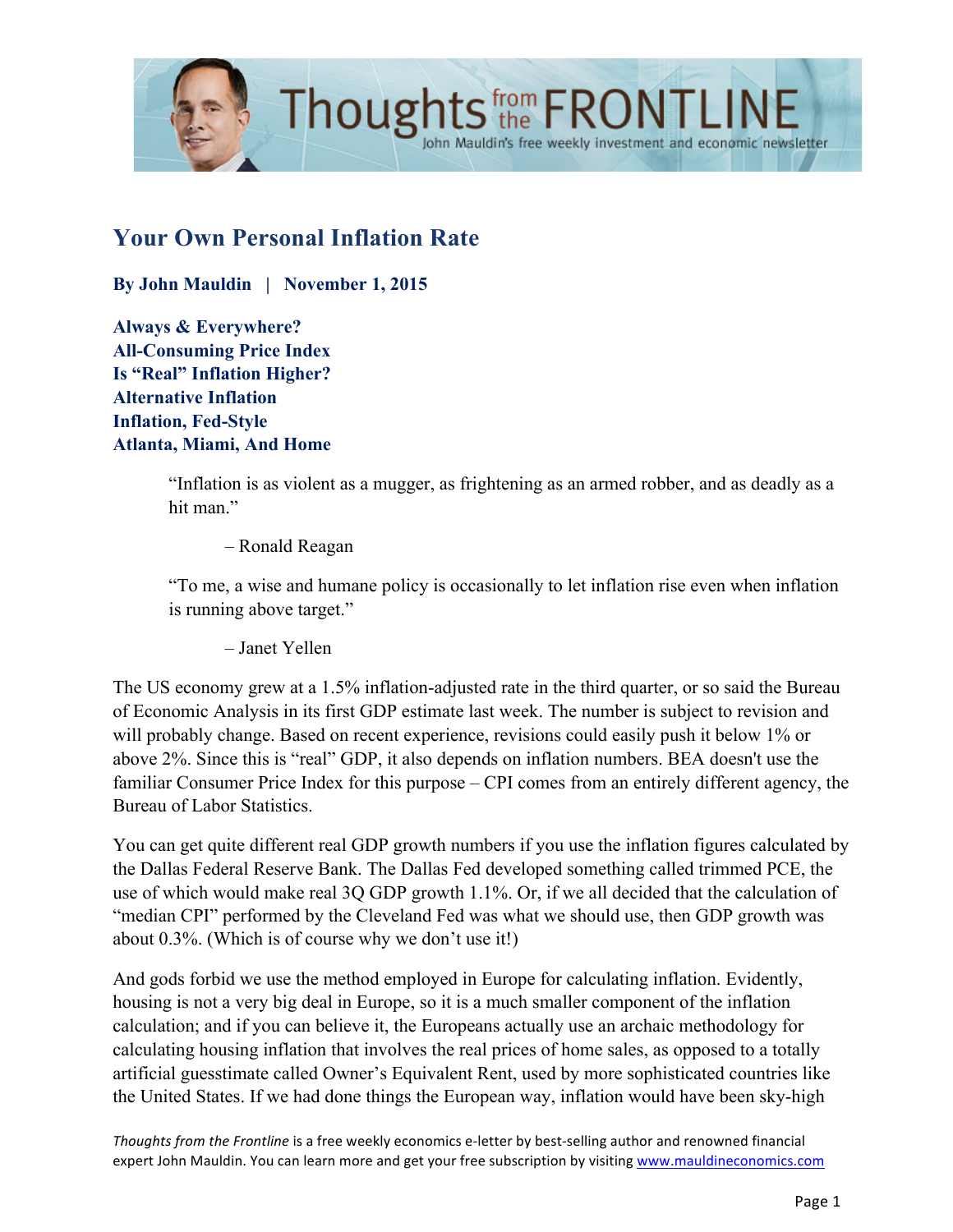during the last decade, and the Federal Reserve would have been forced to raise rates rather than holding them under 1% for far too long. And who knows where the inflation rate would have gone if we hadn't pricked our little housing bubble.

This week's letter is all about how we create the sausage that is called inflation. The Fed has a target of 2% inflation. Aren't we almost there at +1.9% CPI? Not really, as the Fed uses something called the PCE, and it is barely at  $+1.3\%$ . Which is different again from other measures of inflation. Confused? Hopefully, we can make sense of inflation today and have some fun along the way with crazy government statistics.



If, like me, you are ancient enough to remember the 1970s, you will recall that inflation was Economic Enemy #1. Presidents Gerald Ford and Jimmy Carter spent most of their terms trying to [Whip Inflation Now.](https://en.wikipedia.org/wiki/Whip_inflation_now) Their inability to tame it is one reason neither had a second term.

Fast-forward to the twenty-teens. Inflation is still top of mind, but this time it's because we don't have enough of it. The Federal Reserve and every other central bank on the planet now wants to enlist inflation in the fight against the present foe,

deflation. I guess that instead of the buttons that Gerald Ford passed out, which read "W-I-N," central bankers could pass out a button with "(C)BAD," for "Central Bankers Against Deflation."

All this points to a question: Exactly what is inflation, and how do we measure it? The correct answer is not at all obvious, though plenty of people *think* it's obvious. They vigorously defend their chosen answers, too. Today we will consider some different inflation measures. None fully satisfies, but for a variety of reasons we actually do have to make the attempt to measure inflation. It is really very important to investors, savers, and people in general.

# **Always & Everywhere?**

So what is inflation, and what causes it?

Milton Friedman famously said, "Inflation is always and everywhere a monetary phenomenon." Those who quote the statement often omit the rest of Friedman's sentence: "… in the sense that it cannot occur without a more rapid increase in the quantity of money than its output."

The rather famous research paper that Saint Friedman co-wrote clearly demonstrated the rather tight linkage between money supply and inflation. Except that the time frame over which the authors analyzed money supply and inflation was a rather stable period for the velocity of money. Irving Fisher's equation ( $MV = PT$ ), developed in the early '30s, clearly demonstrated the relationship between prices and the velocity of money. Towards the end of his life Professor Friedman began to acknowledge the importance of the velocity of money in dealing with inflation.

That said, to describe inflation we must do more than just blame central bankers for a too-loose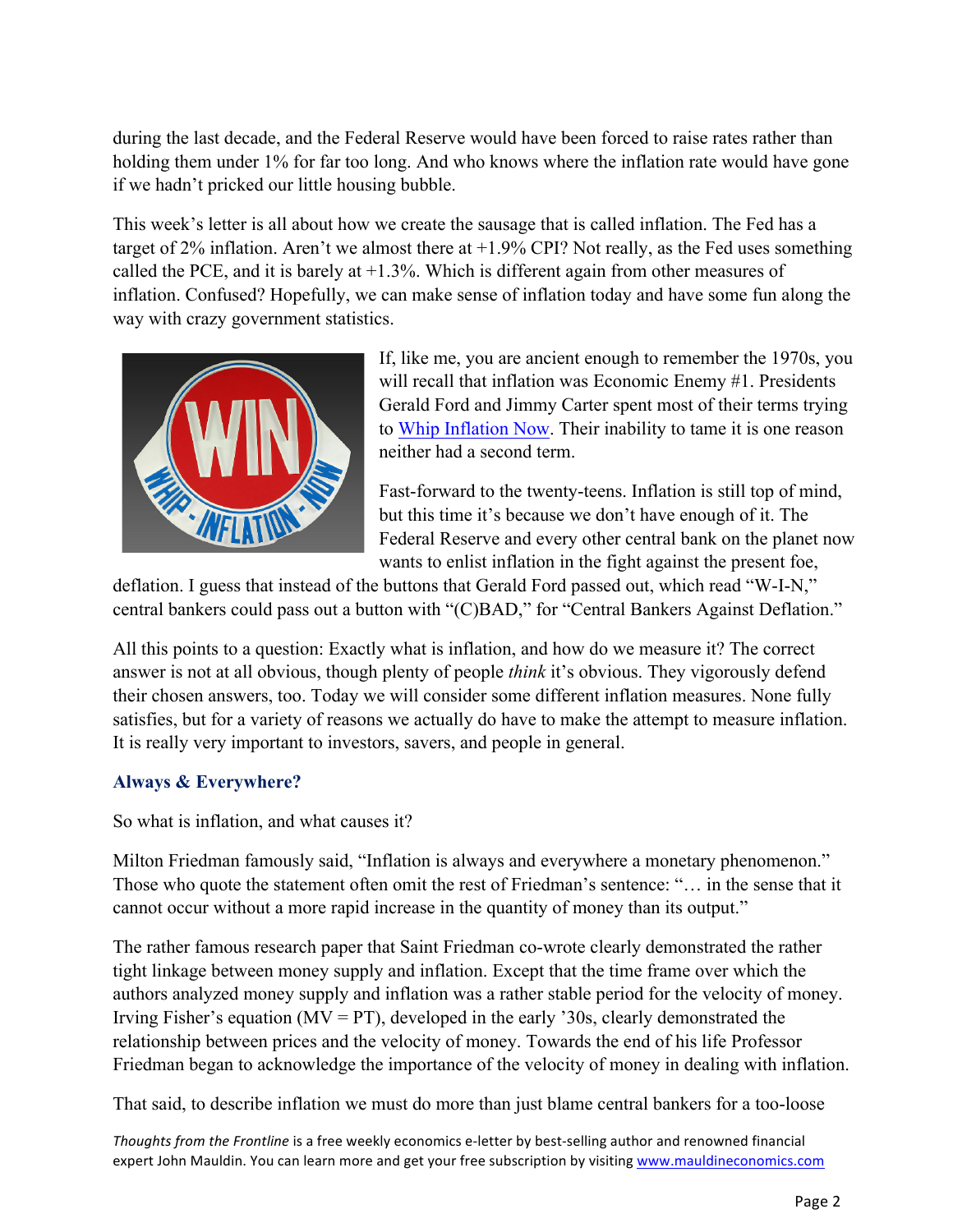money supply. If the Fed, BOE, BOJ, and ECB had pushbutton control over inflation, don't you think they would have pushed the button by now? The fact that they have not indicates that their control is not as complete as we sometimes think. The fact that three of the four above-mentioned central banks are worried about inflation being too low, even though their monetary policies are ridiculously easy, indicates that something else is going on. There are clearly other parts to the inflation equation.

Definitions of inflation vary a lot, but a basic definition that I like is that *inflation is an artificial increase in the money supply that leads to higher prices for goods and services.*

Do rising prices cause inflation, or are they symptoms of it? I think they are symptoms, but good people disagree on the underlying cause.

By the way, we have a new article that explores this question on the Mauldin Economics website: ["What is Inflation?"](http://www.mauldineconomics.com/resources/a-mauldin-economics-guide-to-inflation-deflation-and-everything-in-bet) Check it out. It is part of a series my team is developing to answer some common economics questions.

Measuring something whose definition is cloudy can be an exercise in futility, but economists do it anyway. (Yet another reason people call economics "the dismal science.") For practical purposes, most people look to the Consumer Price Index (CPI) and its variants for a read on inflation. The Fed prefers a different measure, the Personal Consumption Expenditure (PCE) Index, which they also use as the "GDP deflator." We will deal with this in greater detail in a bit, but basically the Bureau of Economic Analysis calculates what we refer to as nominal GDP growth and subtracts the GDP deflator from that number to get "real GDP," that is, inflation-adjusted GDP. When you read about GDP in the media, it is almost always real GDP. The 1.5% that was posted this week was real GDP growth, and the GDP deflator was 1.3%, so nominal GDP growth was 2.8%.

Inflation is defined and measured differently by any number of US government agencies. Add in other governments and transnational institutions that produce economic data, and we have scores of different ways to measure inflation. (As mentioned above, Europe's approach to calculating inflation is far different from the one used here in the US. If we were to use Europe's methodology, we would now be screaming about deflation concerns.)

Amid this cacophony, suspicions inevitably arise that someone must be cooking the books. Are they? Not really, but people have different priorities. They seek definitions that best match how they intend to use the information they assemble.

Just as stock index investors can choose from different proxies – the S&P 500, the Russell 1000, or the NASDAQ Composite – those who want to study inflation can do so, too. Observers like us can draw better conclusions if we know the differences among them.

# **The All-Consuming Price Index**

The inflation measure we hear most often in the US is the Consumer Price Index. It comes from the Bureau of Labor Statistics. Officially, it is "a measure of the average change over time in the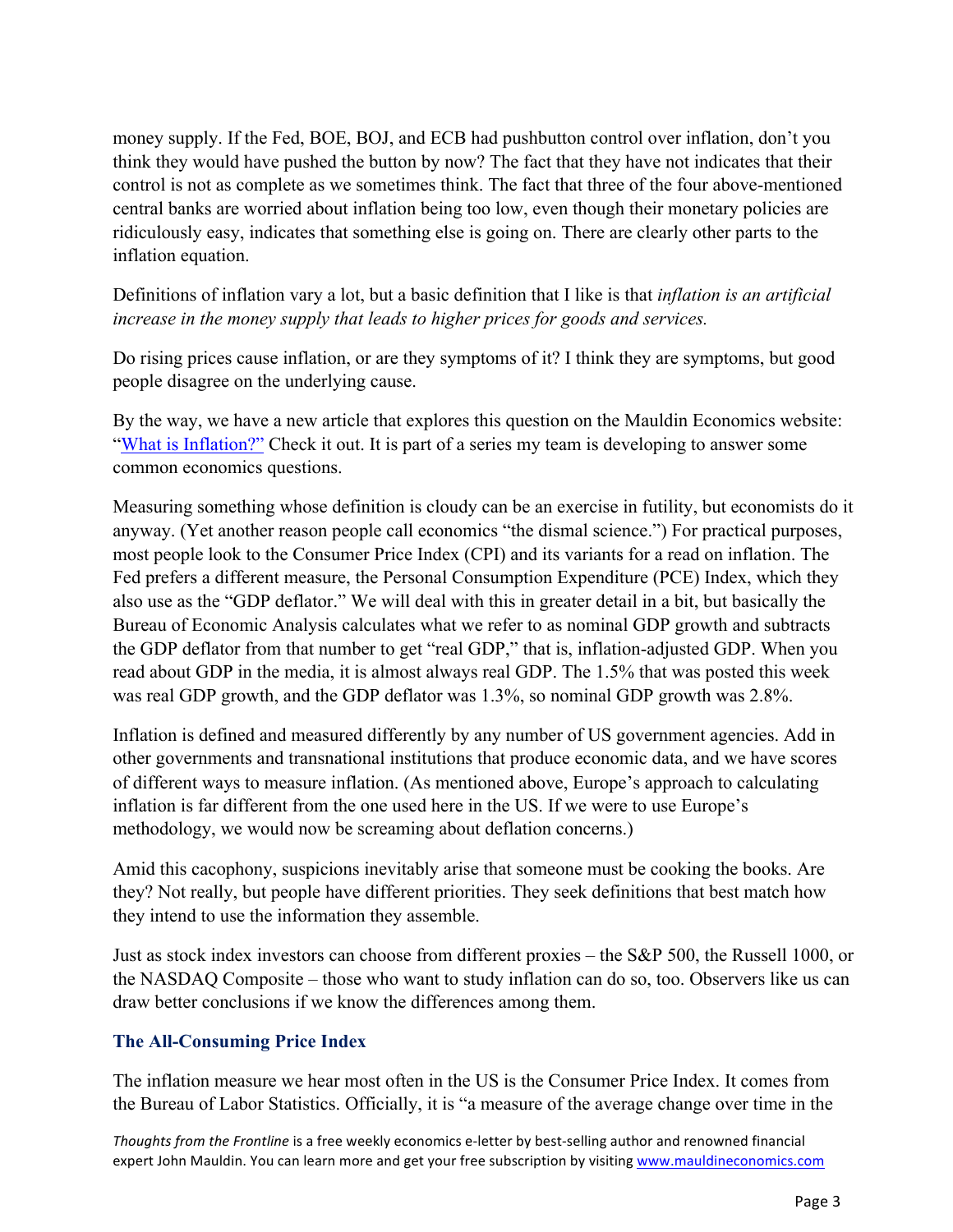prices paid by urban consumers for a market basket of consumer goods and services."

That sounds comprehensive – but it's not. CPI measures what *urban* consumers pay for a "market basket." It tells you nothing about the price of the same basket in a rural area. For the record, Europe attempts to measure pricing in rural areas. They calculate something called the Harmonized Index of Consumer Prices (HICP). Actually, the HICP does not fully incorporate rural consumers since it only uses rural samples for creating weighted averages; prices are often collected only in urban areas. But at least they try.

What's in the US basket? BLS surveys 7,000 families each quarter to find out what they buy, which BLS statisticians say is a sample large enough to be reasonably accurate. From this data, BLS compiles a basket of goods and services, classified in 200 categories and subcategories. The general categories are

- FOOD AND BEVERAGES (breakfast cereal, milk, coffee, chicken, wine, full service meals, snacks)
- HOUSING (rent of primary residence, owners' equivalent rent, fuel oil, bedroom furniture)
- APPAREL (men's shirts and sweaters, women's dresses, jewelry)
- TRANSPORTATION (new vehicles, airline fares, gasoline, motor vehicle insurance)
- MEDICAL CARE (prescription drugs and medical supplies, physicians' services, eyeglasses and eye care, hospital services)
- RECREATION (televisions, toys, pets and pet products, sports equipment, admissions)
- EDUCATION AND COMMUNICATION (college tuition, postage, telephone services, computer software and accessories)
- OTHER GOODS AND SERVICES (tobacco and smoking products, haircuts and other personal services, funeral expenses).

The CPI also includes any taxes associated with purchasing these goods and services. Sales tax counts towards CPI. Income and Social Security taxes do not. So if your income taxes go up and you have less money to spend, that's not counted as inflation. The federal government assumes that only state sales taxes are inflationary. Just saying…

Every month, BLS employees go shopping to see how much all the items in the basket cost. Then they combine all the numbers, and presto, they have a good start on the CPI number. Well, not exactly presto; it's actually a very complex and time-consuming process to get all the data collected. But when they're done, you can actually drill down, if you're truly bored, and figure out what the inflation figure might be for your state or region. There can actually be a 1% difference from state to state in inflation.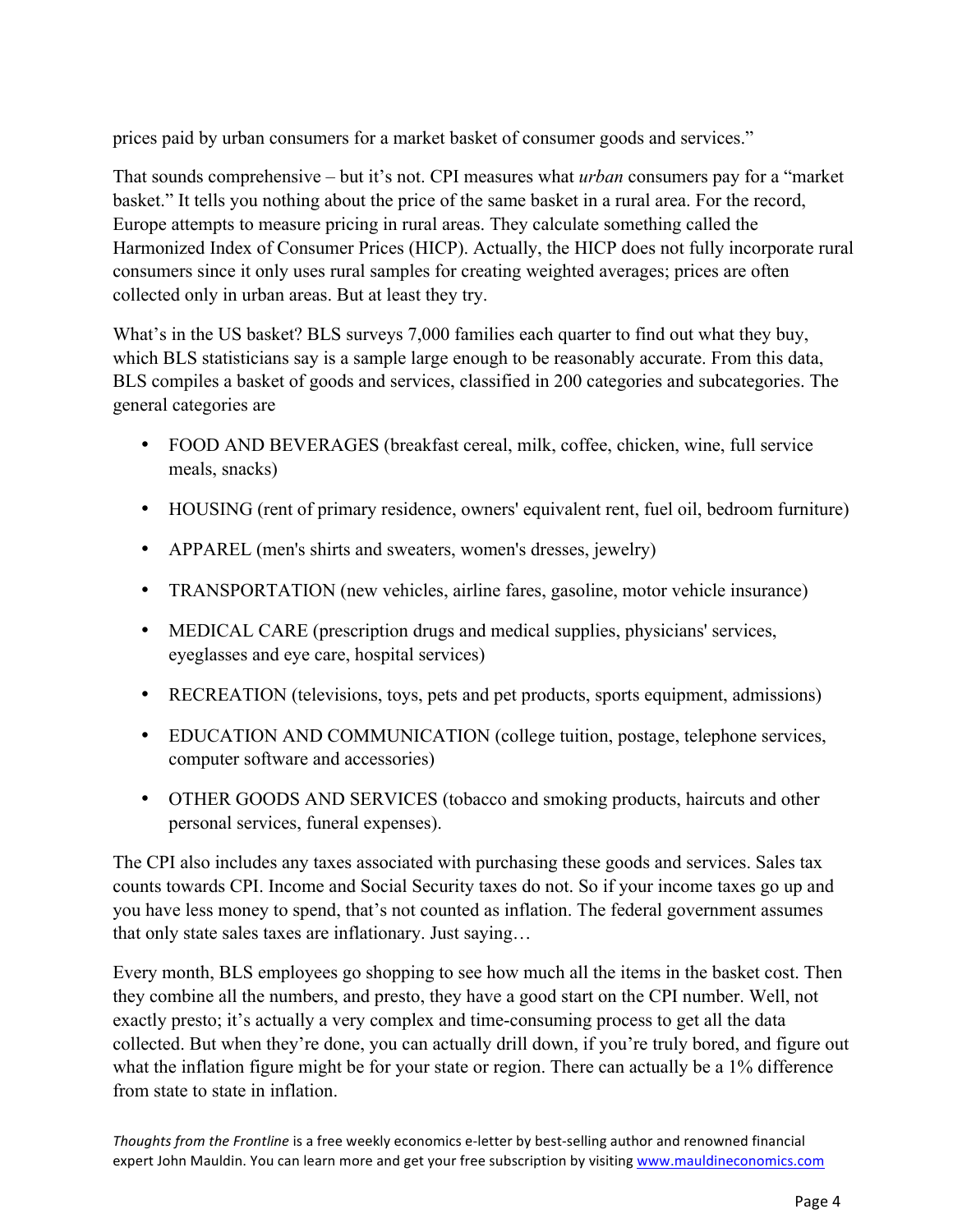BLS also goes through a whole series of adjustments for seasonality and "hedonic quality." Hedonic adjustment is a fancy way of saying "higher quality." I've been buying work computers for years. It seems to me that I always spend around \$2,000. The computer I can buy for that amount today is far better than the computer the same \$2000 bought three years ago and light years better than what I got for my money 10 or 15 years ago. Hedonics tries to account for this.

Since the amount of computing power I'm buying for my \$2000 has increased exponentially over the last 15 years, the BLS assumes that the cost of a basic computer has gone down. And I guess that might be true, as there are a lot of basic computers you can buy for \$500, and some pretty good ones for a little over \$1000. But I find the software demands imposed just by Microsoft, plus the other goodies it takes to actually have a computer that doesn't make me sit around and wait, still cost about \$2000.

So has my cost of living with regard to computers actually changed? Not much. But the BLS says it has when they figure CPI. I'm sure you have examples of things like that in your own life, where the quality of your purchases is much better, but you are still spending roughly the same amount of money. The last car I bought was dramatically superior to the one I purchased seven years previously. The two cars were roughly the same size and cost about the same. But the BLS would assume that the price had gone down because the quality and number of cool features went up.

CPI is actually quite an important number because it is what determines annual cost-of-living adjustments for Social Security recipients, federal employees, and assorted other groups. Many union contracts and other private transactions use it, too – even though BLS itself says CPI doesn't measure the cost of living. This is from their [CPI FAQ page:](http://www.bls.gov/cpi/cpifaq.htm)

# **Is the CPI a cost-of-living index?**

The CPI frequently is called a cost-of-living index, but it differs in important ways from a complete cost-of-living measure. BLS has for some time used a cost-of-living framework in making practical decisions about questions that arise in constructing the CPI. A cost-ofliving index is a conceptual measurement goal, however, and not a straightforward alternative to the CPI. A cost-of-living index would measure changes over time in the amount that consumers need to spend to reach a certain utility level or standard of living. Both the CPI and a cost-of-living index would reflect changes in the prices of goods and services, such as food and clothing, that are directly purchased in the marketplace; but a complete cost-of-living index would go beyond this role to also take into account changes in other governmental or environmental factors that affect consumers' well-being. It is very difficult to determine the proper treatment of public goods, such as safety and education, and other broad concerns, such as health, water quality, and crime, that would constitute a complete cost-of-living framework.

Measuring the actual "cost of living" is too hard even for BLS, apparently. Everyone uses CPI as the next best thing.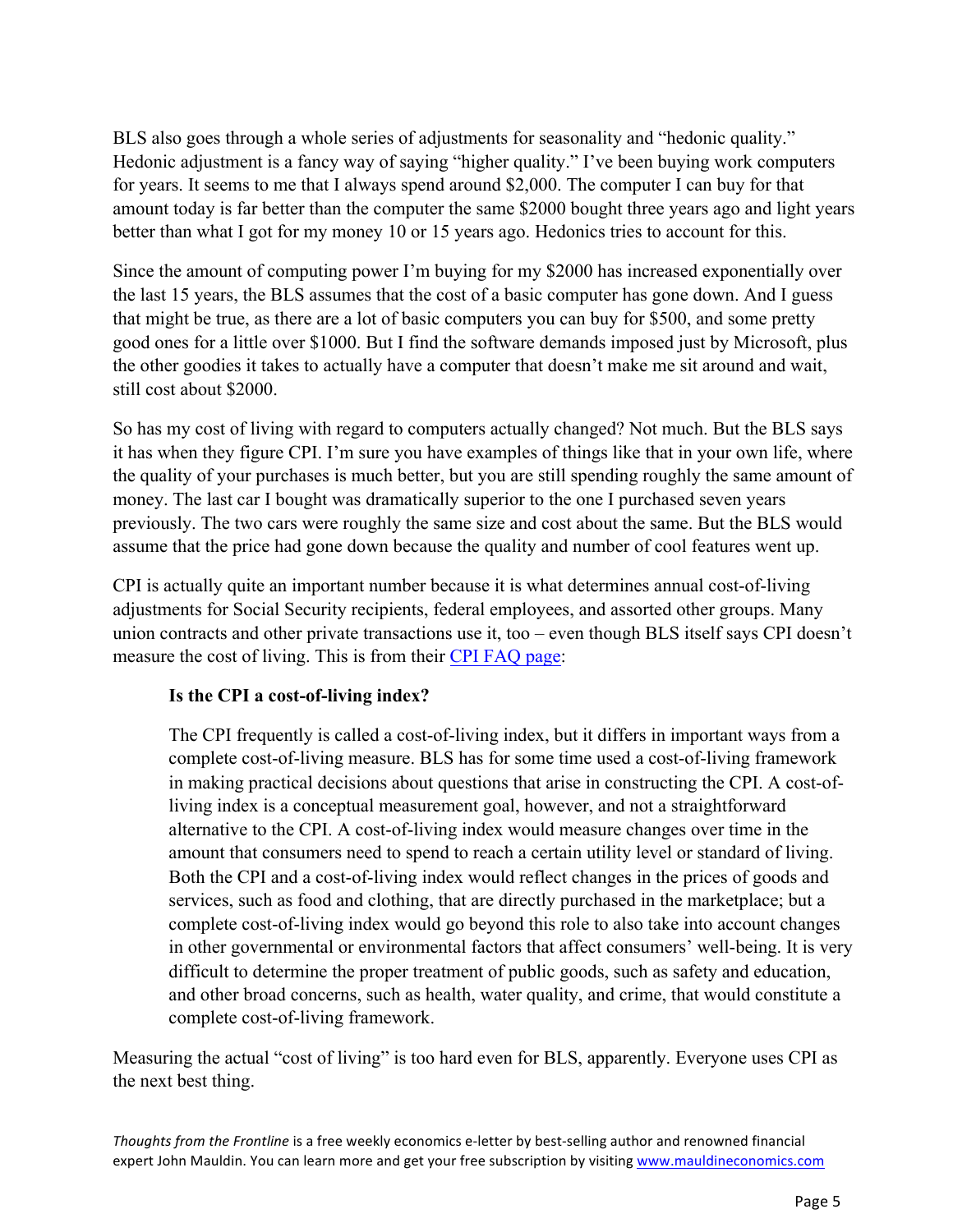This reality brings us to an important point. Whenever I mention inflation, people leap to tell me that it's far worse than CPI says. They may be right, too, in their own case. We often forget that CPI measures an *average* set of expenses for 330 million people. Very few of us have household spending patterns that match the average. Older people spend more on prescription drugs. Wealthy people spend more on leisure and travel. People in the suburbs and rural areas spend more on gasoline. College students spend more on education. Vegetarians spend nothing on meat but more on vegetables; so not only do they not buy steak, they are not substituting chicken for steak if the price of steak gets high, which is another hedonic adjustment the BLS makes. The list of variations and exceptions goes on forever.

As with any average, CPI will rarely match the individual cases that make up the average. Your own personal inflation rate will be higher or lower, depending how you spend your money.

If your think your cost of living has gone up more than the miniscule amounts CPI has increased in recent years, you are probably right. This doesn't make CPI wrong or useless. It's a statistic. Like all statistics, it has limitations, and I can almost guarantee you that we will be measuring inflation in significantly different ways in 20 to 30 years.

### **Is "Real" Inflation Higher?**

My Mauldin Economics colleague Tony Sagami had an excellent *[Connecting the Dots](http://www.mauldineconomics.com/connecting-the-dots/the-governments-fun-with-inflation-numbers)* article earlier this month on the latest inflation reports. He pointed out that basic grocery staples are rising in price, as shown by the Wisconsin Farm Bureau's semiannual "Marketbasket" survey.



The group's survey showed prices for the basic grocery list rising 2.7% in the last year. The full breakdown since the spring survey is especially interesting.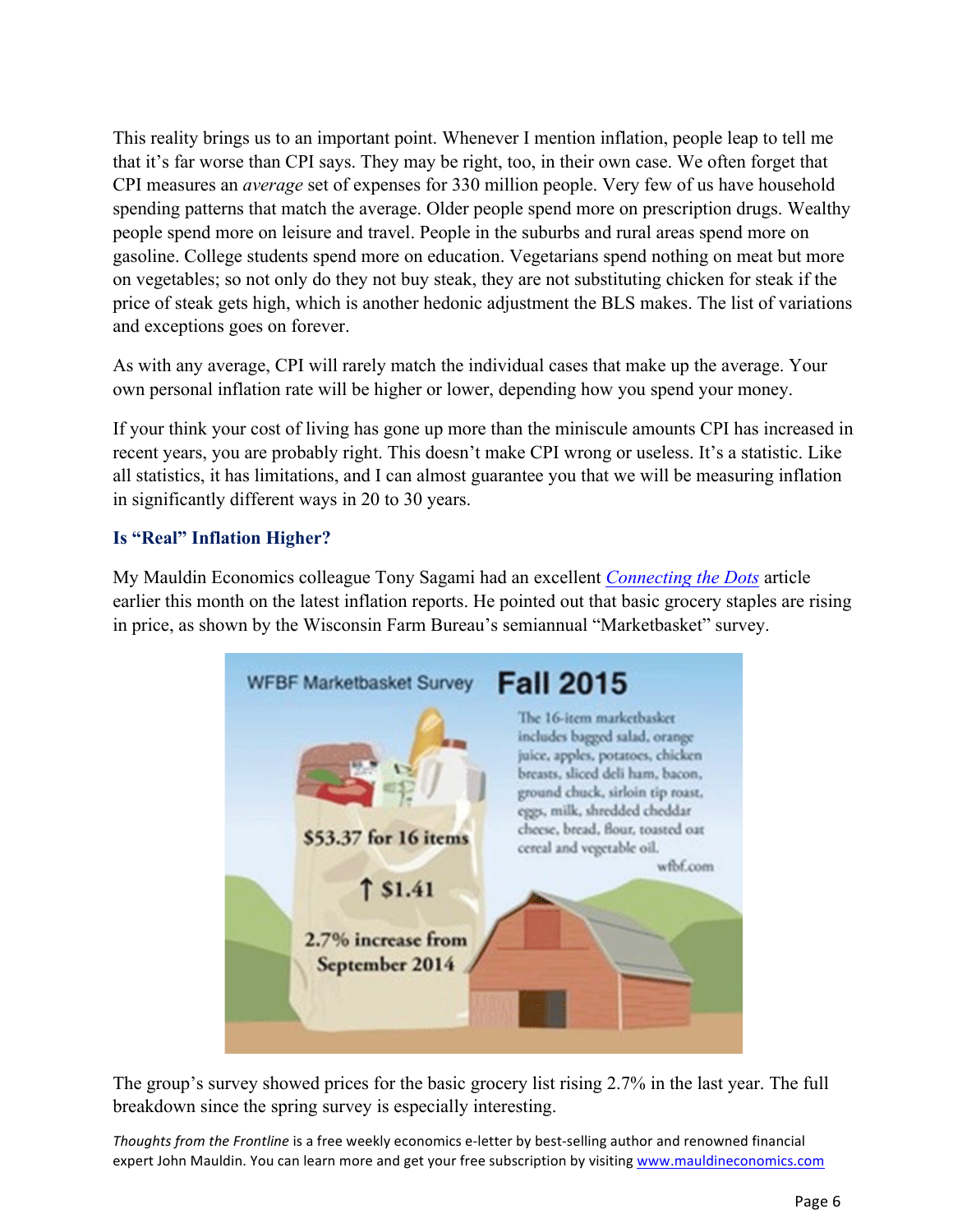| 1. Apples, no change, \$1.45 per pound                         |
|----------------------------------------------------------------|
| 2. Russet potatoes, up 0.5% to \$2.02 per 5 pound bag          |
| 3. Bagged salad, up 0.8% to \$2.46 per pound                   |
| 4. Orange juice, up 5.9% to \$3.59 per half gallon             |
| 5. Whole milk, down 13% to \$3.47 per gallon                   |
| 6. Shredded mild cheddar cheese down 11.3% to \$4.30 per pound |
| 7. Eggs up 71.9% to \$2.94 per dozen                           |
| 8. Cheerios down 6.3% to 2.68 per 8.9 to 14-ounce box          |
| 9. White bread up 24.5% to \$1.78 per 20-ounce loaf            |
| 10. Ground chuck up 14.2% to \$4.74 per pound                  |
| 11. Sirloin tip roast down 1.7% to \$5.30 per pound            |
| 12. Bacon down 4.4% \$4.51 per pound                           |
| 13. Sliced deli ham up 10.7% to \$5.36 per pound               |
| 14. Boneless chicken breast up 5% to \$3.76 per pound          |
| 15. Flour up 2.6% to \$2.36 per 5-pound bag                    |
| 16. Vegetable oil down 7.3% to \$2.65 per 32-ounce bottle      |

The six-month changes in prices range from a 72% jump in eggs to a 13% drop in milk. Several other items had double-digit percentage changes.

I show this list to illustrate how differently we can perceive inflation. A hearty-breakfast devotee who ate eggs (up  $72\%$ ) and toast  $(+25\%)$  had a significantly different breakfast inflation experience from someone who liked their daily Cheerios (down 6%) and milk (down 13%).

Extend those differences to other goods and services and you can begin to see why "average" inflation never precisely reflects our own individual situations. We all spend our money differently.

#### **Alternative Inflation**

Many people have constructed alternative inflation measures to correct what they perceive as flawed and/or manipulated government statistics. One of the best known is [Shadow Stats.](http://www.shadowstats.com/) The publisher, John Williams (who is a really nice guy), believes the 1990s introduction of hedonic adjustments artificially depressed CPI. There have also been other changes to how CPI is calculated that Williams takes issue with.

The problem is that using the 1990 methodology shows inflation to be almost 4% higher than the CPI has it today, and using 1980s methodology shows it to be better than 7% higher. I have a great deal of trouble believing those levels could be real, because long-term bond investors tend to be fairly sophisticated and none of them would buy a 30-year bond at 3% if inflation was running 5– 6% a year. The Federal Reserve can greatly influence the shorter end of the curve, but at the longer end the curve is still market-driven.

Further, there are many economists with a specialization in inflation statistics who feel that CPI actually overstates current inflation.

Another alternative inflation measure is MIT's **Billion Price Project**. They measure price inflation in 22 world economies by gathering prices online every day. This has the potential to be much more precise than CPI; but over time, it has actually tracked CPI closely, as the following graph shows.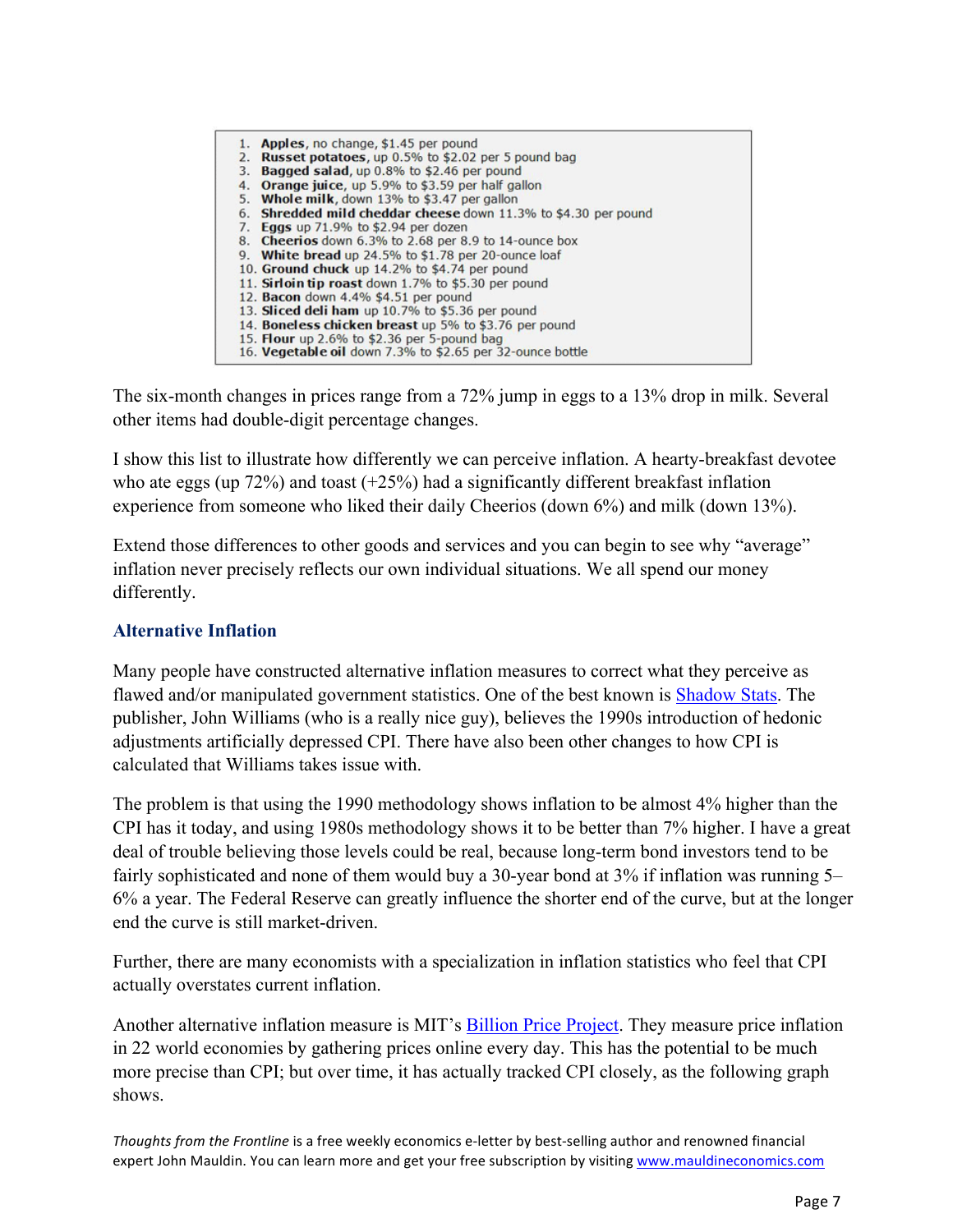

The ShadowStats alternative CPI also highly correlates to official CPI, perhaps because it is simply the same number with an upward boost to remove the hedonic and other adjustments Williams believes are unnecessary or bogus.

Again, I respect what Shadow Stats tries to do, but I disagree with it. Changes in the US economy have been affecting statistics for many decades. The transition from an industrial economy to an information-based economy sped up the pace of change. The quality of electronic devices, among other technological marvels, improved far faster than the quality of eggs or lawnmowers. Hedonic adjustment tries to account for this disparity. Is it perfect? No, but pretending the economy hasn't changed is not a good option, either.

We all need to let go of the fantasy that economic statistics are perfect. They're never perfect. Each monthly CPI number is a snapshot of a moving target. Of course, it's blurry. Of course, you don't see the other activity that occurred outside the frame. Of course, the quality of the picture depends on your camera, the light conditions, and many other factors.

None of this means the photographers are dishonest and showing us fakes. It more likely means we expect too much from our stats. But despite all their limitations, those numbers can help us if we use them properly.

There are a number of very sincere economists and statisticians who get together often and debate the very arcane topics surrounding inflation. They are very earnest and are really trying to get it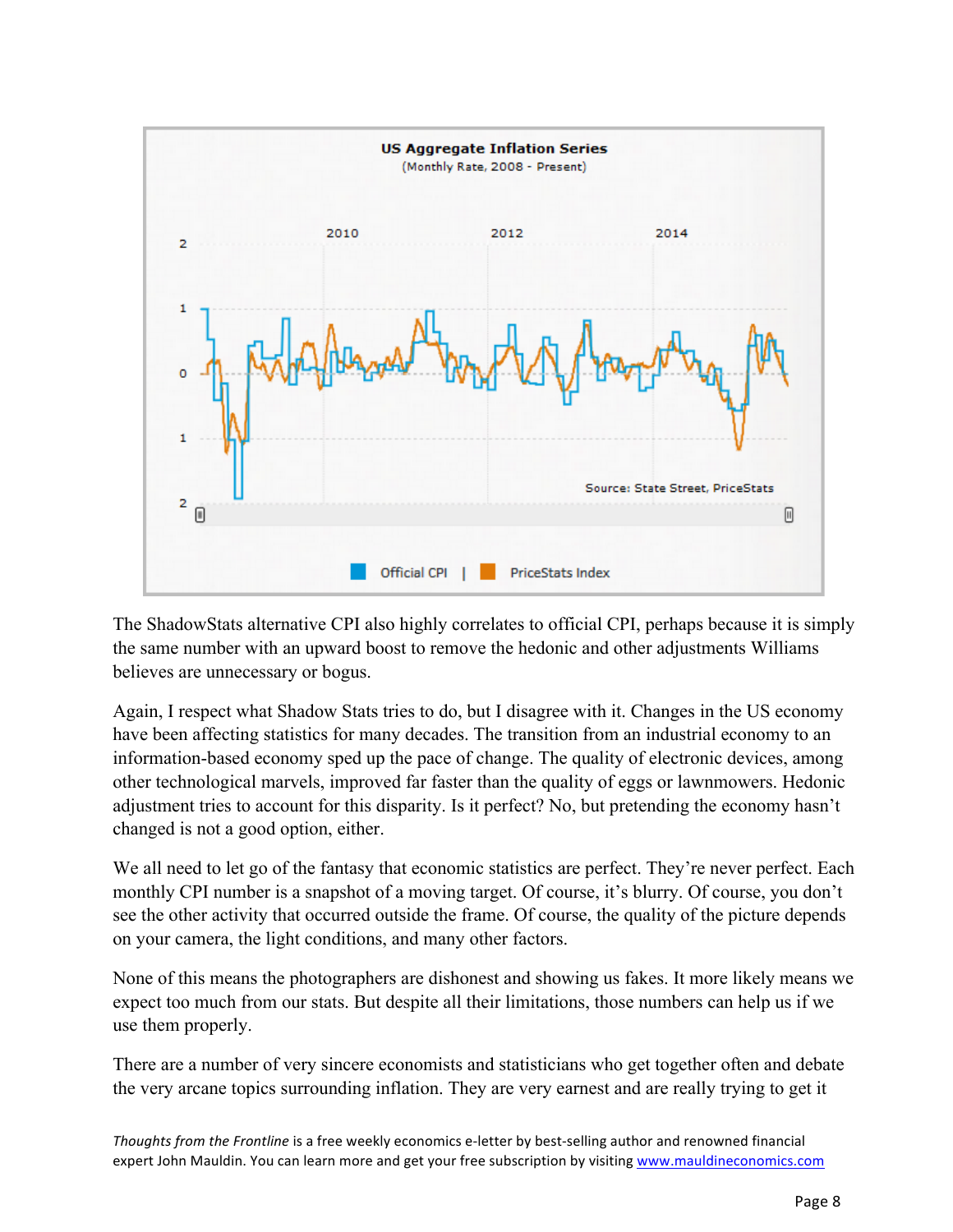right. And the reality is that the various numbers we get are pretty much the best we can do. The way we calculate inflation and GDP changes all the time. Earlier this year, the BEA announced that they are going to start using seasonality in figuring GDP, trying to get rid of what has become a noticeable first-quarter downward pressure on GDP. I'm not certain that a cosmetic change to GDP will actually improve the quality of our economic data, but it looks like we're going to get it anyway.

Knowing that our best economists make it up as they go along is not comforting, of course. There are those of us who would like to believe that somewhere a little man is sitting behind a curtain, pulling levers to make the economy move. Then we could understand the economy simply by understanding the little man.

The reality is that there is no one behind the curtain. There's not even a curtain. There is a planet full of people with all manner of resources and desires. The myriad ways they interact with each other add up to a global economy.

### **Inflation, Fed-Style**

Finally, we need to talk about the Fed's preferred measure of inflation, the Personal Consumption [Expenditures Price Index. PCE is broader than CPI and comes from an entirely different agency,](http://www.frbsf.org/economic-research/indicators-data/pce-personal-consumption-expenditure-price-index-pcepi/)  the Bureau of Economic Analysis. The PCE uses a different weighting methodology and includes a wider range of payments. Unlike the CPI, the PCE is not based on a fixed basket of goods and services; instead, the PCE's "basket" changes from year to year with people's consumption and investment patterns.

Medical expenses are one prime difference between the two indexes. CPI includes only the consumer's out-of-pocket expenses, i.e. copayments and deductibles. The PCE adds in the full cost of medical care, including the part that your employer, insurer, or Medicare pays on your behalf.

Another difference is that CPI changes the weighting of its market basket only every two years. PCE, on the other hand, uses "chained weighting" that adjusts more quickly. This may be one reason the Fed prefers it to CPI.

Generally, CPI will probably be closer to what consumers experience in their own household spending, while PCE better reflects price changes over the entire economy. This in theory makes PCE more useful for the Fed's purposes. Interestingly, the difference between core PCE and core CPI (the index without energy and food) is now at its widest in history  $-0.6\%$ .

At the beginning of the letter I speculated about whether recent GDP growth was 1.5% or 1.1%, depending on the inflation index used as the GDP deflator. I should also point out that the average change from the first estimate of GDP until the number is "final" 60 days later is 0.6%, either up or down. The reality is that any number to the right of the decimal in either GDP or CPI is an approximation. Some people think it is evidence of a sense of humor in economists that they actually talk with a straight face about tenths of a percent of GDP.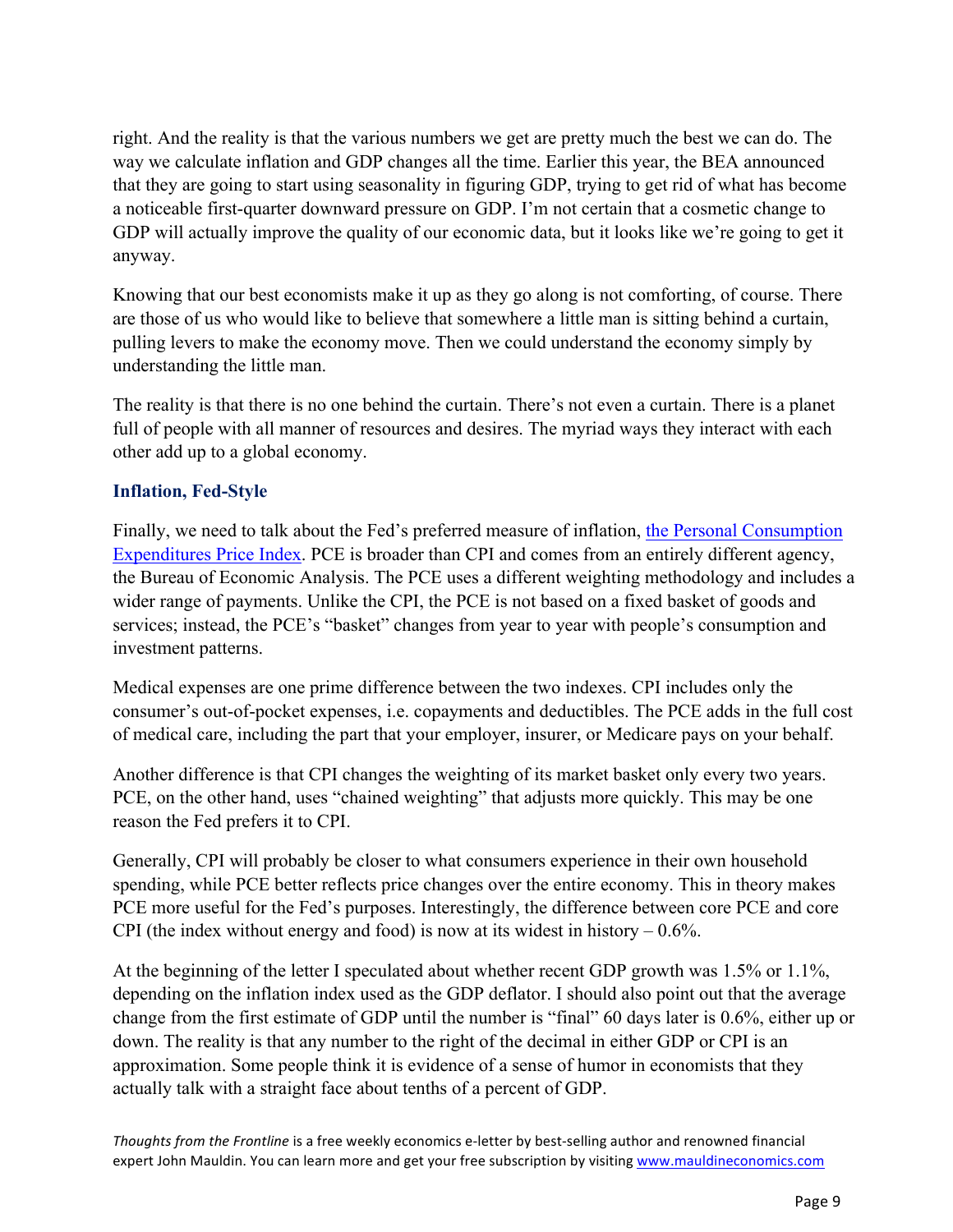#### **Atlanta, Miami, And Home**

I will be flying to Atlanta Wednesday afternoon for a Galectin Therapeutics board meeting. Friday morning I fly on to Miami, where I will be at the [T3 Financial Festival.](http://www.t3live.com/festival) There will be a lot of friends there, so I'm looking forward to a good time, and Todd Harrison knows how to throw a great party. My good friend Jeff Saut of Raymond James will be there, and theoretically we are to debate. I think it will be more of a conversation, because debating Jeff is just a way to look foolish. Better to have a little give and take and perhaps learn something.

I am not quite sure how it happened and got past my editors, but my new granddaughter is not going to be in the NICU for three years, as I wrote last week in *Outside the Box,* but just three weeks. Thanks to everyone who wrote me about their experiences with even smaller premature babies turning out just fine. That was very kind of you.

It is Halloween, and I'm being told I need to get out. I'm not exactly sure what to wear, but perhaps something that makes me look really scary, like a politician or an economist. Going as a hedge fund trader is so last year. I'm getting pictures from my kids of the grandkids going out trick-or-treating, which is a great deal of fun.

And with that I think I'll hit the send button. The week in front of me is going to be busy, and I'm hoping to get the first chapter of *The Age of Transformation* actually written. Nothing like being ambitious, but if this book is going to come out next spring then I absolutely must get on my pony and ride. Have a great week!

Your not too worried about inflation today analyst,

Inf Maddi

John Mauldin

# **Share Your Thoughts on This Article**

**Post a Comment** 

Send to a Friend | Print Article | View as PDF | Permissions/Reprints | Previous Article

*Thoughts From the Frontline* is a free weekly economic e-letter by best-selling author and renowned financial expert, John Mauldin. You can learn more and get your free subscription by visiting http://www.mauldineconomics.com.

Please write to subscribers@mauldineconomics.com to inform us of any reproductions, including when and where copy will be reproduced. You must keep the letter intact, from introduction to disclaimers. If you would like to quote brief portions only, please reference http://www.mauldineconomics.com.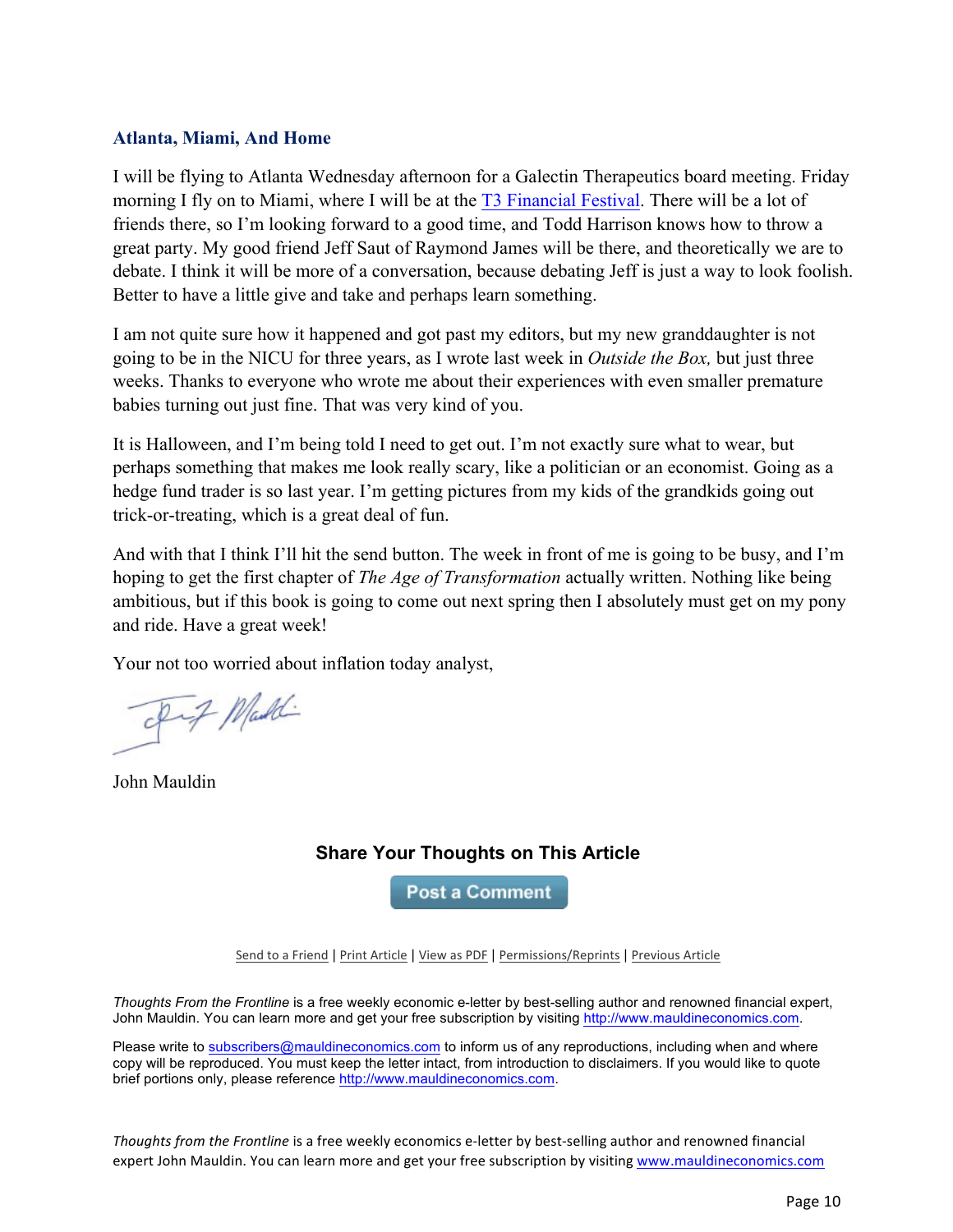To subscribe to John Mauldin's e-letter, please click here: http://www.mauldineconomics.com/subscribe/

To change your email address, please click here: http://www.mauldineconomics.com/change-address

If you would ALSO like changes applied to the Mauldin Circle e-letter, please include your old and new email address along with a note requesting the change for both e-letters and send your request to compliance@2000wave.com.

To unsubscribe, please refer to the bottom of the email.

*Thoughts From the Frontline* and JohnMauldin.com is not an offering for any investment. It represents only the opinions of John Mauldin and those that he interviews. Any views expressed are provided for information purposes only and should not be construed in any way as an offer, an endorsement, or inducement to invest and is not in any way a testimony of, or associated with, Mauldin's other firms. John Mauldin is the Chairman of Mauldin Economics, LLC. He also is the President of Millennium Wave Advisors, LLC (MWA) which is an investment advisory firm registered with multiple states, President and registered representative of Millennium Wave Securities, LLC, (MWS) member FINRA, SIPC. MWS is also a Commodity Pool Operator (CPO) and a Commodity Trading Advisor (CTA) registered with the CFTC, as well as an Introducing Broker (IB) and NFA Member. Millennium Wave Investments is a dba of MWA LLC and MWS LLC. This message may contain information that is confidential or privileged and is intended only for the individual or entity named above and does not constitute an offer for or advice about any alternative investment product. Such advice can only be made when accompanied by a prospectus or similar offering document. Past performance is not indicative of future performance. Please make sure to review important disclosures at the end of each article. Mauldin companies may have a marketing relationship with products and services mentioned in this letter for a fee.

Note: Joining the Mauldin Circle is not an offering for any investment. It represents only the opinions of John Mauldin and Millennium Wave Investments. It is intended solely for investors who have registered with Millennium Wave Investments and its partners at www.MauldinCircle.com or directly related websites. The Mauldin Circle may send out material that is provided on a confidential basis, and subscribers to the Mauldin Circle are not to send this letter to anyone other than their professional investment counselors. Investors should discuss any investment with their personal investment counsel. John Mauldin is the President of Millennium Wave Advisors, LLC (MWA), which is an investment advisory firm registered with multiple states. John Mauldin is a registered representative of Millennium Wave Securities, LLC, (MWS), an FINRA registered broker-dealer. MWS is also a Commodity Pool Operator (CPO) and a Commodity Trading Advisor (CTA) registered with the CFTC, as well as an Introducing Broker (IB). Millennium Wave Investments is a dba of MWA LLC and MWS LLC. Millennium Wave Investments cooperates in the consulting on and marketing of private and non-private investment offerings with other independent firms such as Altegris Investments; Capital Management Group; Absolute Return Partners, LLP; Fynn Capital; Nicola Wealth Management; and Plexus Asset Management. Investment offerings recommended by Mauldin may pay a portion of their fees to these independent firms, who will share 1/3 of those fees with MWS and thus with Mauldin. Any views expressed herein are provided for information purposes only and should not be construed in any way as an offer, an endorsement, or inducement to invest with any CTA, fund, or program mentioned here or elsewhere. Before seeking any advisor's services or making an investment in a fund, investors must read and examine thoroughly the respective disclosure document or offering memorandum. Since these firms and Mauldin receive fees from the funds they recommend/market, they only recommend/market products with which they have been able to negotiate fee arrangements.

PAST RESULTS ARE NOT INDICATIVE OF FUTURE RESULTS. THERE IS RISK OF LOSS AS WELL AS THE OPPORTUNITY FOR GAIN WHEN INVESTING IN MANAGED FUNDS. WHEN CONSIDERING ALTERNATIVE INVESTMENTS, INCLUDING HEDGE FUNDS, YOU SHOULD CONSIDER VARIOUS RISKS INCLUDING THE FACT THAT SOME PRODUCTS: OFTEN ENGAGE IN LEVERAGING AND OTHER SPECULATIVE INVESTMENT PRACTICES THAT MAY INCREASE THE RISK OF INVESTMENT LOSS, CAN BE ILLIQUID, ARE NOT REQUIRED TO PROVIDE PERIODIC PRICING OR VALUATION INFORMATION TO INVESTORS, MAY INVOLVE COMPLEX TAX STRUCTURES AND DELAYS IN DISTRIBUTING IMPORTANT TAX INFORMATION, ARE NOT SUBJECT TO THE SAME REGULATORY REQUIREMENTS AS MUTUAL FUNDS, OFTEN CHARGE HIGH FEES, AND IN MANY CASES THE UNDERLYING INVESTMENTS ARE NOT TRANSPARENT AND ARE KNOWN ONLY TO THE INVESTMENT MANAGER. Alternative investment performance can be volatile. An investor could lose all or a substantial amount of his or her investment. Often, alternative investment fund and account managers have total trading authority over their funds or accounts; the use of a single advisor applying generally similar trading programs could mean lack of diversification and, consequently, higher risk. There is often no secondary market for an investor's interest in alternative investments, and none is expected to develop.

All material presented herein is believed to be reliable but we cannot attest to its accuracy. Opinions expressed in these reports may change without prior notice. John Mauldin and/or the staffs may or may not have investments in